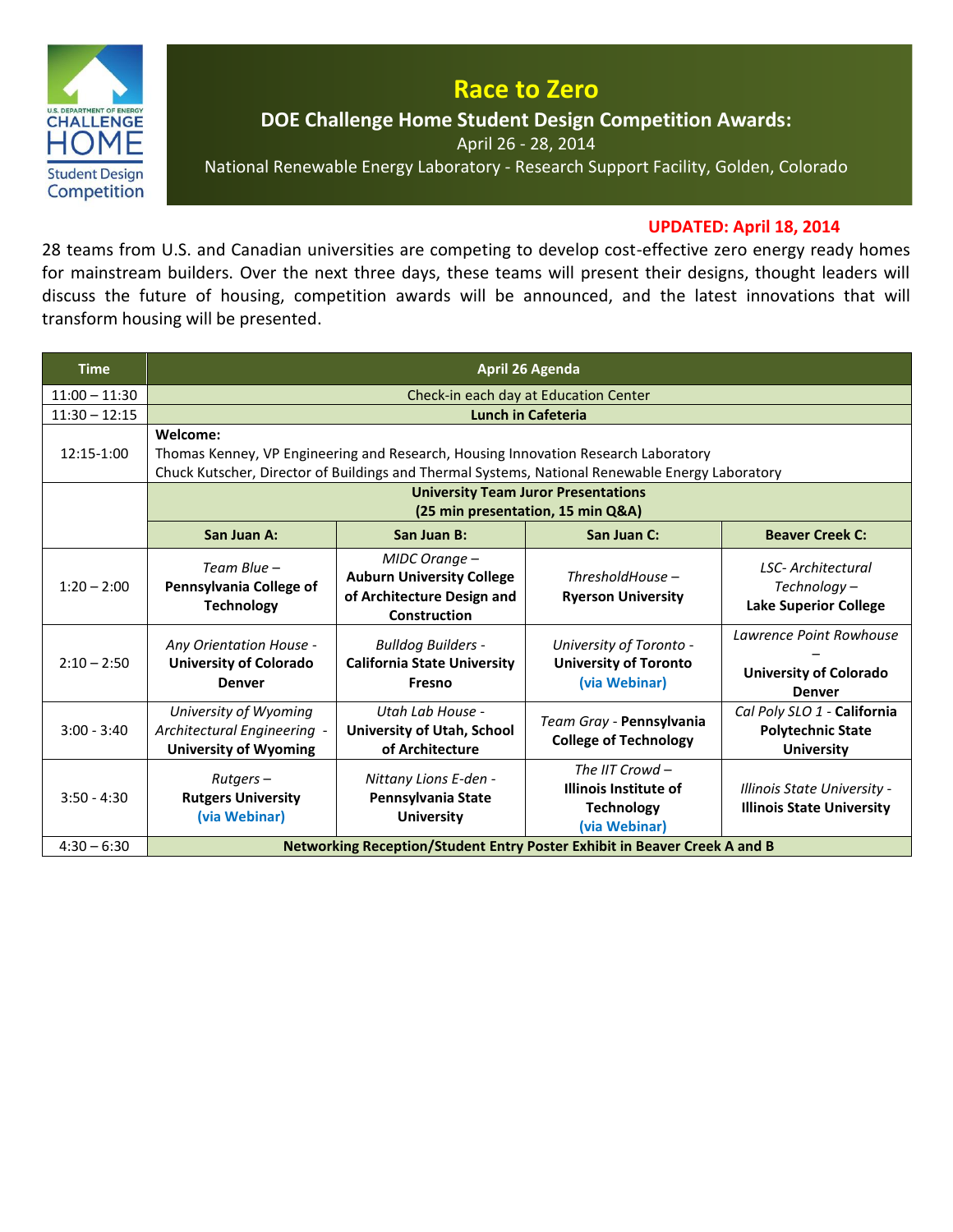

28 teams from U.S. and Canadian universities are competing to develop cost-effective zero energy ready homes for mainstream builders. Over the next three days, these teams will present their designs, thought leaders will discuss the future of housing, competition awards will be announced, and the latest innovations that will transform housing will be presented.

| <b>Time</b>     | <b>April 27 Agenda</b>                                                                                         |                                                                 |                                                                              |                                                                                                              |  |  |
|-----------------|----------------------------------------------------------------------------------------------------------------|-----------------------------------------------------------------|------------------------------------------------------------------------------|--------------------------------------------------------------------------------------------------------------|--|--|
| $7:30 - 8:00$   | Check-in each day at Education Center                                                                          |                                                                 |                                                                              |                                                                                                              |  |  |
| $8:00 - 8:45$   |                                                                                                                | <b>Breakfast in Cafeteria</b>                                   |                                                                              |                                                                                                              |  |  |
| $8:15 - 8:45$   | Welcome:<br>Sam Rashkin, Chief Architect, Building Technologies Office, U.S. Department of Energy              |                                                                 |                                                                              |                                                                                                              |  |  |
| $8:45 - 9:00$   | <b>Group Photo</b>                                                                                             |                                                                 |                                                                              |                                                                                                              |  |  |
|                 | <b>University Team Presentations to Jurors</b><br>(25 min presentation, 15 min Q&A)                            |                                                                 |                                                                              |                                                                                                              |  |  |
|                 | San Juan A:                                                                                                    | San Juan B:                                                     | San Juan C:                                                                  | <b>Beaver Creek C:</b>                                                                                       |  |  |
| $9:20 - 10:00$  | Clemson DOE Challenge<br>Homes Competition -<br><b>Clemson University</b>                                      | <b>Panther Innovations -</b><br><b>University of Pittsburgh</b> | Team UIUC-<br>University of Illinois at<br>Urbana-Champaign                  | Team Mojave-<br><b>University of Nevada Las</b><br>Vegas                                                     |  |  |
| $10:10 - 10:50$ | Opti-MN - University of<br><b>Minnesota</b>                                                                    | KU0609-<br><b>Kansas University</b><br>(via Webinar)            | Urban Harvest-<br><b>Ryerson University</b>                                  | Montage Builders Northern<br>Forest - SUNY ESF, Syracuse<br>University, Onondaga<br><b>Community College</b> |  |  |
| $11:00 - 11:40$ | $gt.5-$<br>Georgia Institute of<br><b>Technology</b>                                                           | Project Zero-<br><b>Roger Williams University</b>               | <b>UMass Lowell Design -</b><br><b>University of Massachusetts</b><br>Lowell | $MIDC Blue -$<br><b>Auburn University College</b><br>of Architecture Design and<br>Construction              |  |  |
| $11:50 - 12:50$ |                                                                                                                |                                                                 | <b>Lunch in Cafeteria</b>                                                    |                                                                                                              |  |  |
|                 |                                                                                                                | Thought-Leaders Vision for Housing in San Juan A, B and C       |                                                                              |                                                                                                              |  |  |
| $1:00 - 1:40$   | <b>The Perfect Enclosure</b><br>Joseph Lstiburek, Building Science Corporation                                 |                                                                 |                                                                              |                                                                                                              |  |  |
| $1:40 - 2:20$   | The Journey to Green<br>Ron Jones, Green Builder Media                                                         |                                                                 |                                                                              |                                                                                                              |  |  |
| $2:20 - 2:30$   | <b>Break</b>                                                                                                   |                                                                 |                                                                              |                                                                                                              |  |  |
| $2:30 - 3:10$   | The Future Today: Constructing Production Zero Energy Home<br>Gene Myers, New Town Homes                       |                                                                 |                                                                              |                                                                                                              |  |  |
| $3:10 - 3:50$   | Integrating Great Design and Development with Zero Energy Ready<br>John McLinden, StreetScape Development, LLC |                                                                 |                                                                              |                                                                                                              |  |  |
| $3:50 - 4:30$   | 12 Trends that Define the Visible Future for Housing<br>Sam Rashkin, U.S. Department of Energy                 |                                                                 |                                                                              |                                                                                                              |  |  |
| $4:30 - 6:30$   | Networking Reception/Student Entry Poster Exhibit in Beaver Creek A and B                                      |                                                                 |                                                                              |                                                                                                              |  |  |
| $6:30 - 8:00$   | <b>Awards Dinner in Cafeteria</b>                                                                              |                                                                 |                                                                              |                                                                                                              |  |  |
| 8:30            | Off Campus                                                                                                     |                                                                 |                                                                              |                                                                                                              |  |  |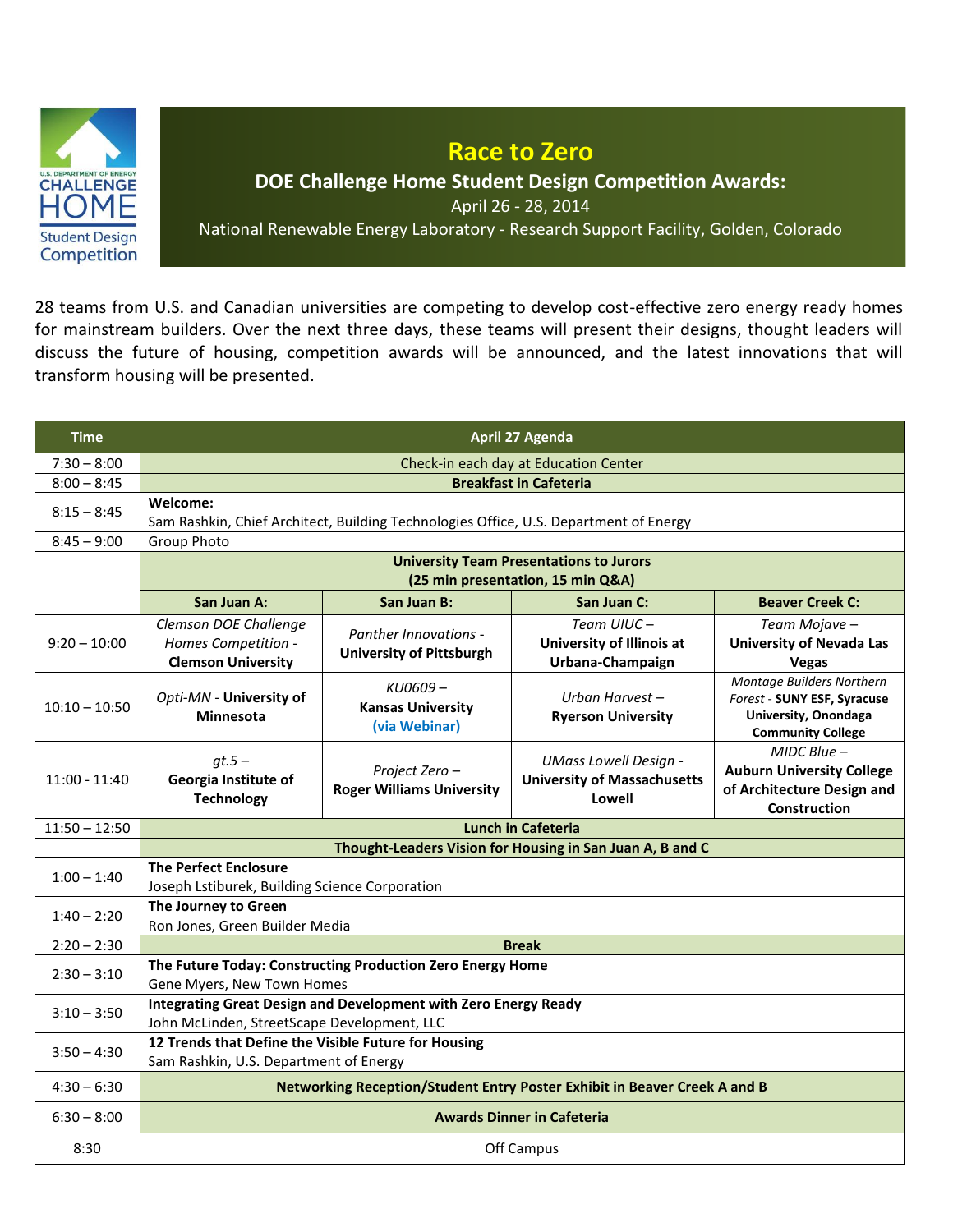

## **Race to Zero DOE Challenge Home Student Design Competition Awards:** April 26 – 28, 2014 National Renewable Energy Laboratory - Research Support Facility Golden, Colorado

Building America serves as the hub of innovation for high-performance new and existing homes. This includes 10 contract teams and 4 national laboratories creating an impressive pipeline of advanced technologies, best practices, whole-house demonstrations, guidance and infrastructure solutions. Each year, Building America teams and labs proposes propose the best of their work for consideration as top innovations that will transform how we build and upgrade homes in the U.S. Short presentations will highlight examples that serve as a path to zero energy new and existing homes in the U.S.

| <b>Time</b>     | April 28 Agenda                                                                                                                         |                                                                                                        |                                                                                                           |  |  |
|-----------------|-----------------------------------------------------------------------------------------------------------------------------------------|--------------------------------------------------------------------------------------------------------|-----------------------------------------------------------------------------------------------------------|--|--|
| $7:30 - 8:00$   | Check-in each day at Education Center                                                                                                   |                                                                                                        |                                                                                                           |  |  |
| $8:00 - 8:30$   | <b>Breakfast in San Juan Conference Rooms</b>                                                                                           |                                                                                                        |                                                                                                           |  |  |
| $8:30 - 8:50$   | <b>Building America Overview</b><br>Eric Werling, Building America Coordinator, U.S. Department of Energy                               |                                                                                                        |                                                                                                           |  |  |
|                 | <b>Innovation Speed Dating Session</b><br>Rapid Fire Building America 2014 Top Innovations Preview<br>(7 min presentation, 3 min Q & A) |                                                                                                        |                                                                                                           |  |  |
|                 | <b>Beaver Creek A</b>                                                                                                                   | <b>Beaver Creek B</b>                                                                                  | <b>Beaver Creek C</b>                                                                                     |  |  |
|                 | <b>High-R Roofs/Foundations</b>                                                                                                         | <b>HVAC Part I</b>                                                                                     | <b>Deep Energy Retrofits</b>                                                                              |  |  |
| $9:00 - 9:10$   | <b>Unvented Roof Assemblies Without</b><br><b>Spray Foam</b><br><b>Building Science Corporation</b>                                     | <b>HVAC Design Guides</b><br><b>IBACOS</b>                                                             | <b>Phased Deep Energy Retrofit</b><br><b>Demonstration</b><br>Florida Solar Energy Center                 |  |  |
| $9:10 - 9:20$   | <b>Electronic Foundation Design</b><br><b>Handbook</b><br>Oak Ridge National Lab                                                        | <b>Flex Duct Junction Box</b><br><b>Best Practices</b><br><b>IBACOS</b>                                | <b>Single Family Home Deep Energy</b><br><b>Retrofits</b><br>Davis Energy Group                           |  |  |
| $9:20 - 9:30$   | <b>Excavationless Exterior Foundation</b><br><b>Field Studv</b><br>University of Minnesota                                              | <b>Variable Capacity HVAC Systems</b><br><b>Interactions</b><br>Florida Solar Energy Center            | <b>Mineral Fiber High Performance</b><br><b>Enclosure Retrofit</b><br><b>Building Science Corporation</b> |  |  |
| $9:30 - 9:45$   | <b>Break</b>                                                                                                                            |                                                                                                        |                                                                                                           |  |  |
|                 | <b>High-R Walls</b>                                                                                                                     | <b>HVAC Part II</b>                                                                                    | <b>Multi-Family Housing</b>                                                                               |  |  |
| $9:45 - 9:55$   | <b>Cladding Attachment Over Continuous</b><br><b>Exterior Insulation</b><br><b>Building Science Corporation</b>                         | <b>Energy Use Consequences of High-</b><br><b>MERV Filters</b><br>Davis Energy Group                   | <b>Model Specifications for Low-Income</b><br><b>Multi-Family Projects</b><br><b>IBACOS</b>               |  |  |
| $9:55 - 10:05$  | <b>Continuous Wall Insulation for Existing</b><br><b>Homes</b><br>Home Innovation Research Lab                                          | <b>Raised Ceiling Interior Duct System</b><br><b>Implementation</b><br>Florida Solar Energy Center     | <b>Retrofitting Multifamily Buildings</b><br>Gas Technology Institute                                     |  |  |
| $10:05 - 10:15$ | <b>Spray foam Exterior Insulation with</b><br><b>Stand-Off Furring</b><br><b>IBACOS</b>                                                 | <b>Residential Pre-Cooling</b><br>Davis Energy Group                                                   | <b>Hydronic Heating Retrofits for Low-Rise</b><br><b>Multi-Family Housing</b><br>The Levy Partnership     |  |  |
| $10:15 - 10:30$ |                                                                                                                                         | <b>Break</b>                                                                                           |                                                                                                           |  |  |
|                 | <b>Affordable Housing</b>                                                                                                               | <b>Advanced Water Heating</b>                                                                          | <b>Whole-House Ventilation</b>                                                                            |  |  |
| $10:30 - 10:40$ | <b>Cost-Optimized Roof Solution for</b><br><b>Factory-Built Homes</b><br>The Levy Partnership                                           | <b>Proper Water Heater Selection</b><br>Davis Energy Group                                             | <b>Selecting Ventilation Systems for</b><br><b>Existing Homes</b><br><b>Steven Winters Associates</b>     |  |  |
| $10:40 - 10:50$ | <b>Retrofit Best Practices for Hot-Humid</b><br><b>Affordable Housing</b><br>Florida Solar Energy Center                                | <b>Heat Pump Water Heaters for Central</b><br><b>Multi-Family Housing</b><br>Davis Energy Group        | <b>ASHRAE Standard 62.2</b><br>Lawrence Berkeley National Lab                                             |  |  |
| $10:50 - 11:00$ | St. Bernard Project Perf. Eval. and<br><b>Opportunity Assessment</b><br><b>IBACOS</b>                                                   | <b>Heat Pump Water Heaters in New and</b><br><b>Existing Homes</b><br><b>Steven Winters Associates</b> | <b>Smart Ventilation Controls</b><br>Lawrence Berkeley National Lab                                       |  |  |